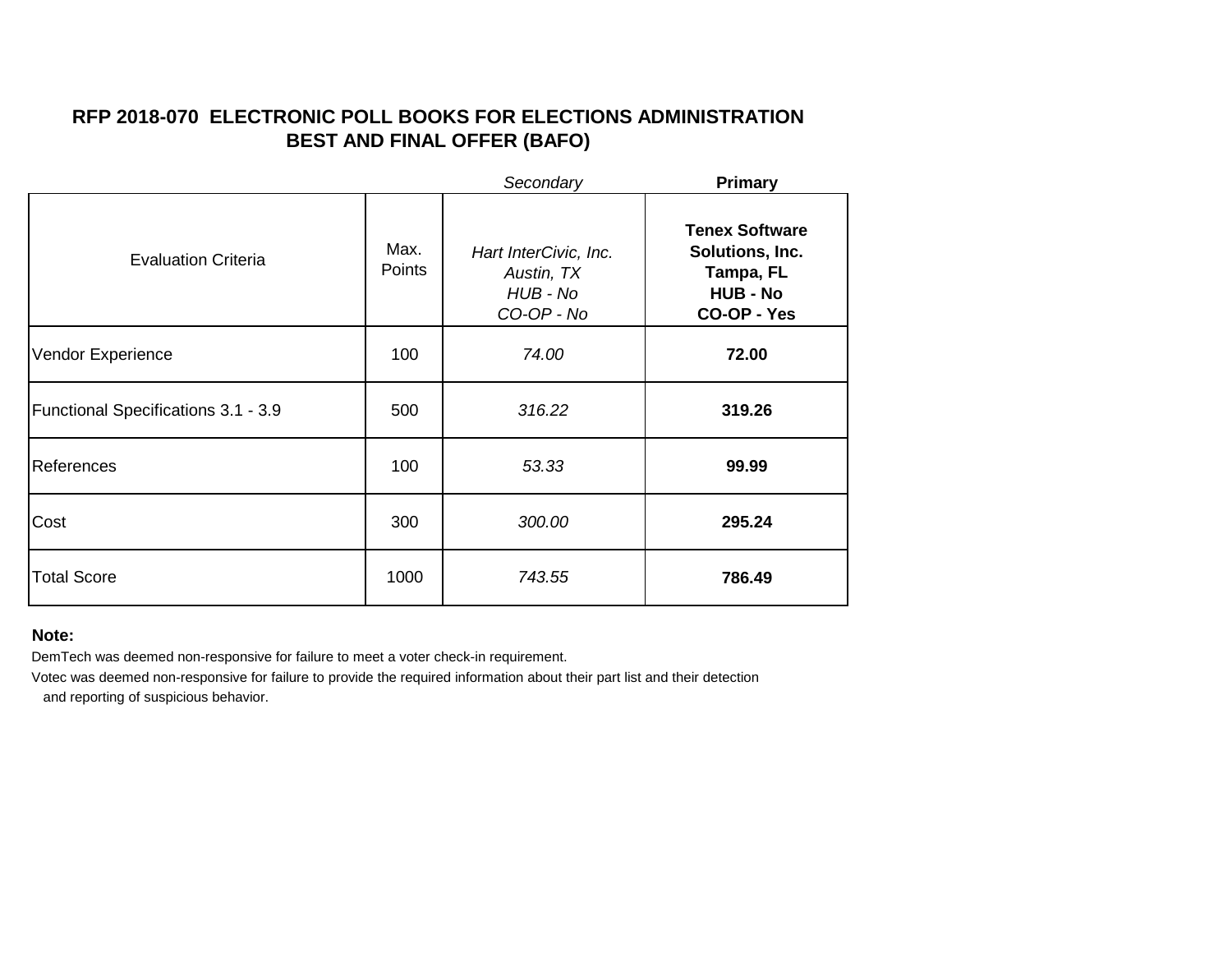## **RFP 2018-070 ELECTRONIC POLL BOOKS FOR ELECTIONS ADMINISTRATION POST SCORES**

| <b>Evaluation Criteria</b>          | Max.<br>Points | <b>Tenex Software Solutions,</b><br>Inc.<br>Tampa, FL<br>HUB - No<br>CO-OP - | Hart InterCivic, Inc.<br>Austin, TX<br>HUB - No<br>CO-OP - | Robis Elections, Inc.<br>Wheaton, IL<br>HUB - No<br>CO-OP - |
|-------------------------------------|----------------|------------------------------------------------------------------------------|------------------------------------------------------------|-------------------------------------------------------------|
| Vendor Experience                   | 100            | 72.00                                                                        | 74.00                                                      | 54.00                                                       |
| Functional Specifications 3.1 - 3.9 | 500            | 319.26                                                                       | 316.88                                                     | 272.76                                                      |
| References                          | 100            | 99.99                                                                        | 53.33                                                      | 53.33                                                       |
| Cost                                | 300            | 300.00                                                                       | 298.72                                                     | 286.35                                                      |
| <b>Total Score</b>                  | 1000           | 791.25                                                                       | 742.93                                                     | 666.44                                                      |

#### **Note:**

DemTech was deemed non-responsive for failure to meet a voter check-in requirement.

Votec was deemed non-responsive for failure to provide the required information about their part list and their detection and reporting of suspicious behavior.